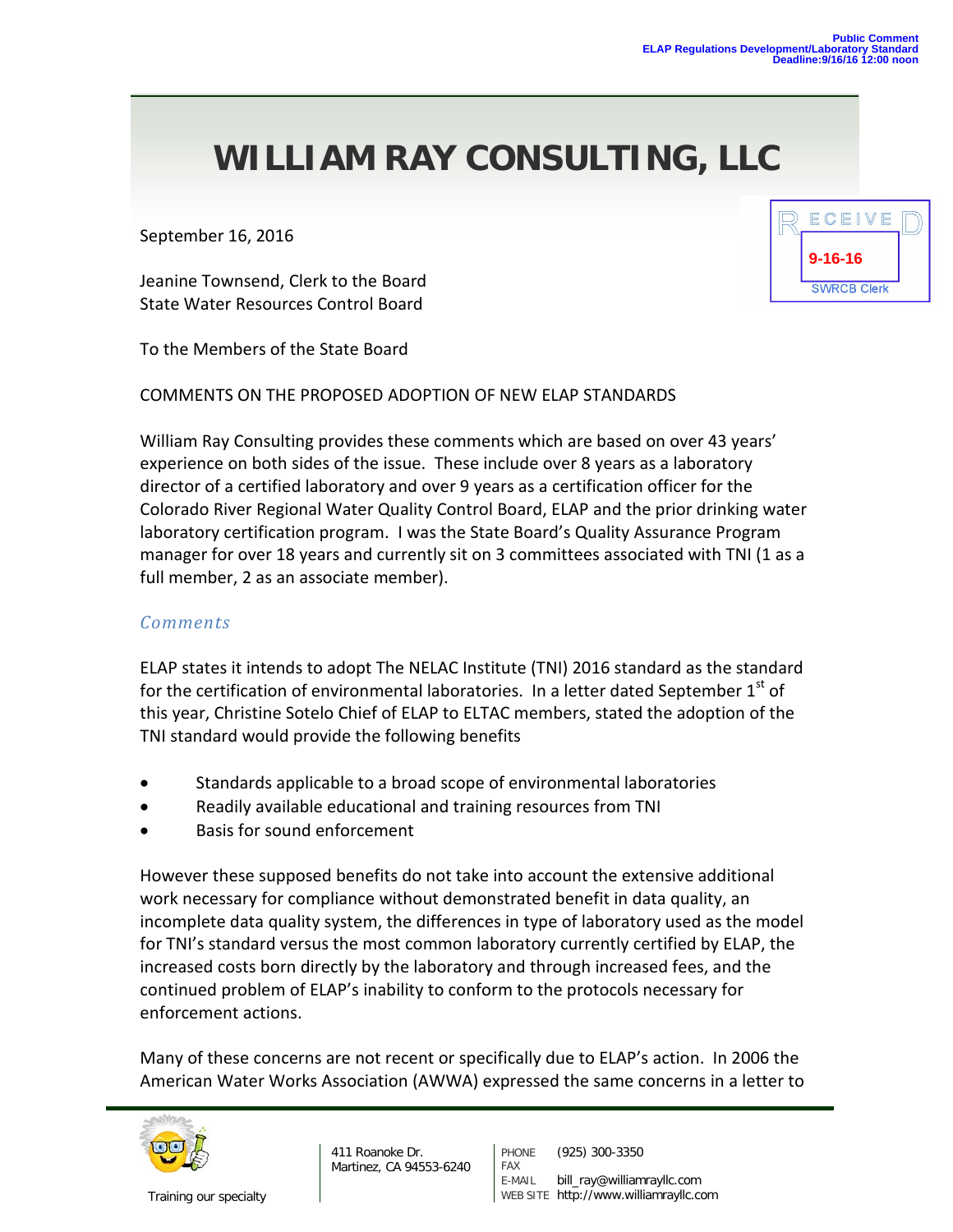Benjamin Grumbles, Assistant Administrator for Water at US EPA. The letter states that AWWA did not believe that NELAP standards were beneficial for the vast majority of laboratories providing compliance data under both the Safe Drinking Water Act and the Clean Water Act and provided these points

- 1. The quality of laboratory testing will not necessarily improve as a result of adopting NELAC standards.
- 2. "A single standard for all labs" will not meet the needs of all projects/programs.
- 3. NELAC will increase cost for all labs; NELAP certification can be at least three times more expensive than typical state certification.
- 4. Small-utility labs may be forced to close due to the added expense of NELAP; these labs are essential to the long-term, robustness of the utility's treatment facilities.
- 5. Some states have standards in place (e.g., California's ELAP), which are similar to NELAC, consequently any marginal benefit of adopting NELAC is even smaller in these states.
- 6. State labs are currently certified by EPA; certification by another state agency and reciprocity such as in NELAC can create a conflict of interest.

For your review, a copy of the faxed letter (difficult to read) and the draft letter are included with this submission.

### *Extensive additional work without demonstrated data quality improvement*

The basis for the 2016 standard is the international standard ISO 17025. ISO 17025 is the standard for all types of testing and calibration laboratories. As such it is very broad in its requirements. In order to create relevance and to be more specific in detailing the requirements for environmental testing laboratories TNI added to the ISO 17025 language. The result is the creation of the NELAP standard.

ISO 17025 and NELAP requirements can be summed up as trust nothing, verify everything. NELAP has added the need to document every step in order to demonstrate compliance. For example in both the Quality Systems General Requirements (Module 1, section 5.5.13.1.e)) and the Microbiology Testing module (Module 5, section 1.7.3.7.b).iii) requires the testing and verification of glassware volumes. In Module 1 the testing is only done once, but in Module 5 testing is done quarterly. Both sections would require the testing be documented. However the work requires the creation and



411 Roanoke Dr. Martinez, CA 94553-6240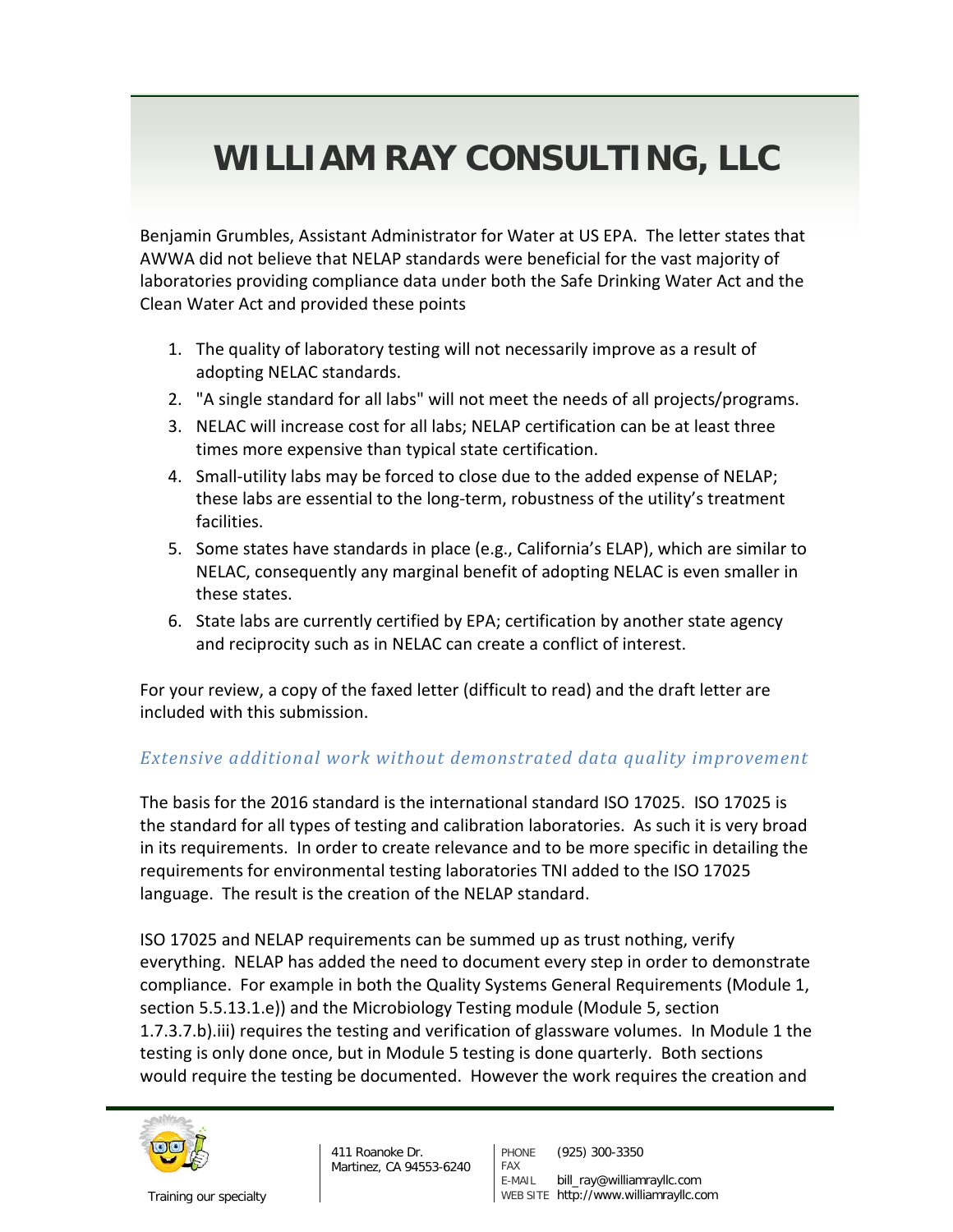tracking of correction factors or the discarding of the glassware, does not account for analyst error when making volume measurements, and in several cases does not improve data quality over what it would be if it were not done.

### *Incomplete data quality system*

The standard cannot lead to improved data quality as it is not a complete data quality management system. The standard is merely a bunch of procedures that set up the framework for a data quality management system but it lacks data quality objectives. The standard even allows the reporting of poor quality data as long as the laboratory marks it as such. Since the laboratory can submit poor quality data and the State Agency Partners have not established data quality objectives or exclusion preventing the reporting of poor quality implementing the standard will not improve data quality. EPA has describe in both its Requirements for Quality Management Plans (QA-R2) and Requirements for Quality Assurance Program Plans (QA-R5) that there be a systematic process called the Data Quality Objectives (DQO) process critical to achieving desired data quality and places the development of DQOs as first. To operate without them and assume that some form of procedure is sufficient is unacceptable.

### *Standard is not applicable to the most common laboratory certified*

The 2016 TNI standard is the latest in a line of NELAP standards dating back to 1999. The majority of laboratories participating in the initial drafting of the 1999 standards were participants in EPA's Contract Laboratory Program (CLP) as well as other medium and large commercial laboratories who wished an easier path to interstate commerce. These laboratories brought with them their experiences from CLP work and from the multitude of individual state requirements. CLP and most interstate commerce involved technically advanced work mostly relating to the analysis of samples for metals and organics. These laboratories were self-contained including ancillary functions such as control over hiring/firing and procurement.

When discussing the issue of the relevance of the standard to small laboratories most within the TNI community believes a small lab is 2-4 full-time lab people. They were amazed when presented with the current situation in California where a small laboratory is one that is one part-time person who also operates the treatment plant. Several TNI Accrediting Body states (Virginia, Texas, and Oregon) do not have this problem as they created a separate program for these labs (Virginia) or exempted those



411 Roanoke Dr. Martinez, CA 94553-6240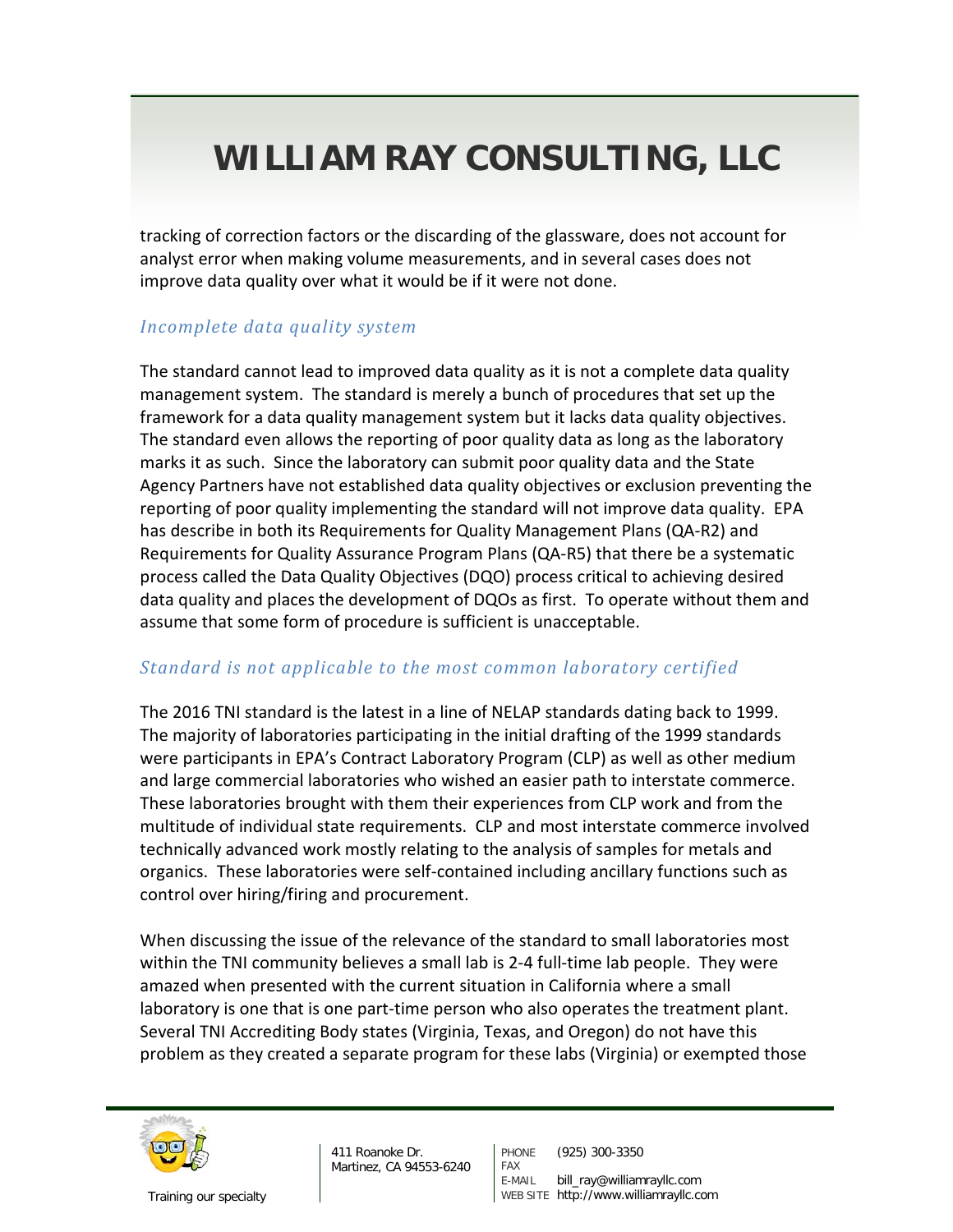labs from certification (Texas and Oregon). No such effort is being considered in this proposal.

There is no recognition for lab functions not the responsibility of the lab, i.e., employment and procurement. The standards require control over these functions which those in the government sector cannot exercise. As example, Module 1 section 5.2.7 stipulates there be data integrity training which may include ethics training. The standard requires that some form of signed documentation showing an employee's participation and understanding of their obligations. The standard states that the employee should know that violations could lead to immediate termination. In many cases, laboratory work is done by treatment plant operators who work under a union agreement where such work is part of their job description. If a worker refused to sign the required documentation the standard can place the laboratory in the position of not allowing the employee to conduct the analyses otherwise stated in the agreement. The employee's right-to-work is abridged by this standard.

### *Increased cost*

Some make the argument that the purchase of the standard is a burden as compared to the current standard which is available free of charge. However this is not different than other situations where the laboratory must pay for required procedures. Several approved methods mandated by EPA and the State are purchased from consensus setting bodies such as Standard Methods. But in this case laboratories have other sources for approved methods that are free, such as from USEPA.

There is no other source of the standard as it is the sole property of TNI along with the guides and much of the training. The international organization responsible for ISO 17025 is very protective of its copyright and has sought relief when their standard was used without their permission – and appropriate payment. The same can be said for TNI. This means that a single purchaser could not obtain the standard from TNI and reproduce it or could they use any of the guide or template materials to create generic copies of documents.

ELAP has stated that there are readily available educational and training resources from TNI. However this does not account for the costs associated by the laboratory whether born directly or because ELAP adds the cost to the fees. Examination of the TNI website shows several training webcasts on various subjects. The cost for non-members ranges from \$35 to \$250 per person. TNI training in the standard is usually given at one of the



411 Roanoke Dr. Martinez, CA 94553-6240